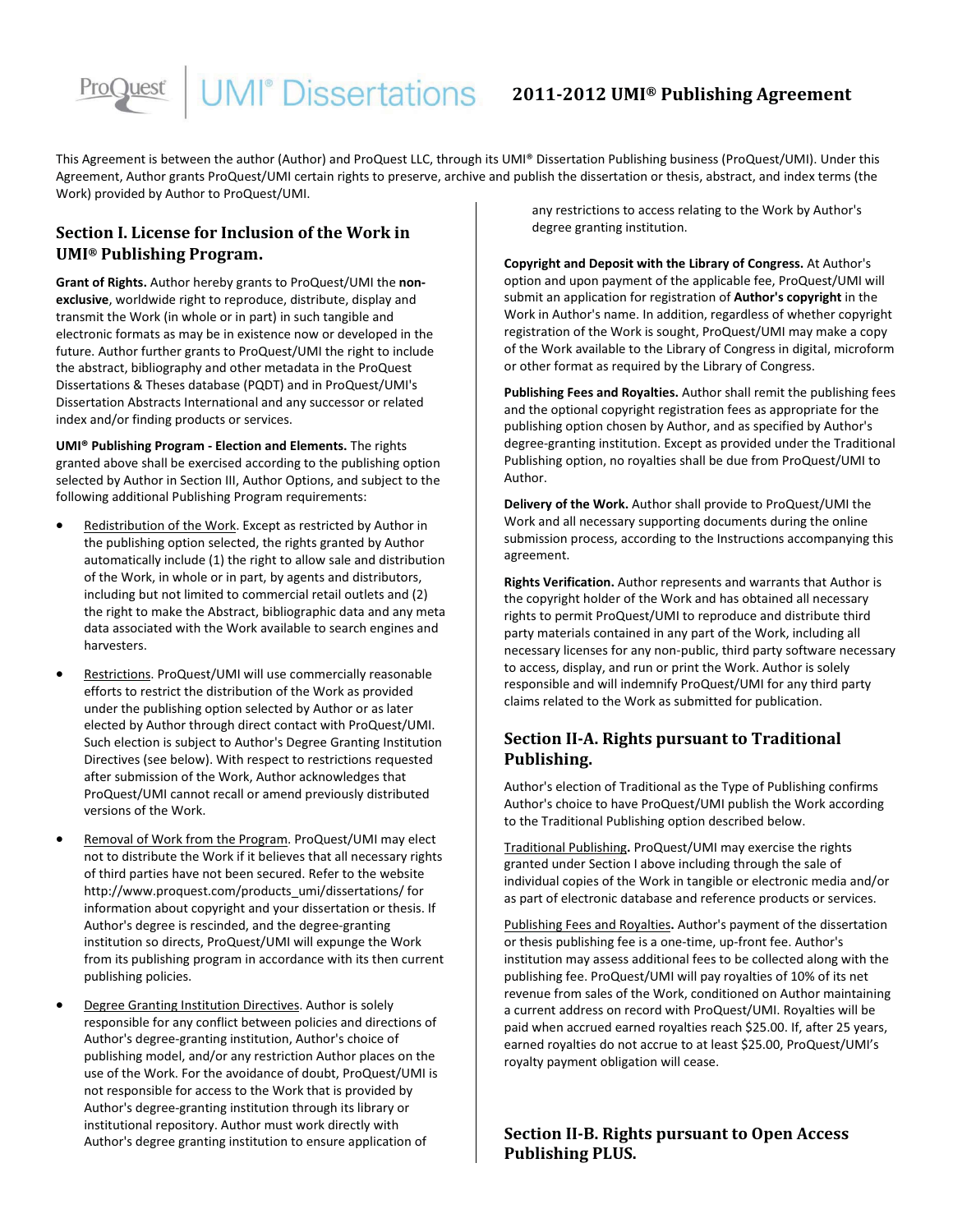Author's election of Open Access Publishing PLUS as the Type of Publishing confirms Author's choice to have ProQuest/UMI publish the Work according to the Open Access Publishing PLUS option described here.

Open Access Publishing PLUS. In addition to the rights granted under Section I of this UMI® Publishing Agreement, ProQuest/UMI may reproduce, distribute, display and transmit the Work in electronic format in the ProQuest Dissertations & Theses database , where it may be made available for free download. A subset of the ProQuest Dissertations & Theses database, currently known as PQDT Open, may be accessed by the academic community as well as through major search engines and open access harvesters. ProQuest/UMI may also provide an electronic copy of the Work to Author's degree-

# **Section III. Publishing Options & Signature**

granting institution where it may also be posted for free open access. Learn more: http://www.proquest.com/en-US/products/dissertations/epoa.shtml

Copy Sales. ProQuest/UMI and its agents and distributors may offer copies of the Work for sale in tangible media, including but not limited to microform, print and CD-ROM, as well as in electronic format either individually or as part of its electronic database and reference products and services. No royalties shall be due to Author.

Publishing Fees. Author's payment of the additional Open Access Publishing PLUS fee is a one-time, up-front fee in addition to the UMI® dissertation or thesis publishing fee. Author's institution may assess additional fees to be collected along with the Open Access and publishing fee.

Select the publishing options below that best fit your interests and scholarly publishing obligations.

#### Traditional Publishing

- $\Box$  I want to make my work widely available and I want to be eligible to receive royalties on the sale of my work.
	- -I understand that I must maintain a current mailing address with ProQuest/UMI in order to be eligible to receive royalties.
	- -I understand that the ProQuest/UMI **fee for Traditional Publishing is \$25 for Master's thesis and \$25 for Doctoral dissertations**.
	- $\bullet$  I understand that my graduate institution may pay all or a portion of the total fee as well as may require additional fees in association with my submission to ProQuest/UMI.

#### Open Access Publishing PLUS

- $\Box$  I want the broadest possible dissemination of my work, and I want to provide free global access to the electronic copy of my work via the internet.
	- -I understand that I will not be eligible to receive royalties.
	- - I understand that the ProQuest/UMI **fee for Open Access Publishing PLUS of Master's thesis is \$120 and for Dissertations is \$120**, and that my graduate institution may pay all or a portion of the total fee as well as may require additional fees in association with my submission to ProQuest/UMI.

#### **SELECT PUBLISHING OPTIONS**

#### **I want my work to be available as soon as it is published**

 $\Box$  Yes -X

No – I would like access to the full text of my work to be delayed for the following period of time:

- □ 6 month embargo
- $\Box$  1 year embargo
- $\Box X$  2 year embargo

Note: Most institutions have delayed release (embargo) policies, please consult with your Graduate School/Program, if you need to delay the release of your work. Access to the full-text of your work will be delayed for the time period specified above, beginning from the date that we receive your manuscript at ProQuest/UMI. During this time, only your citation and abstract will appear in the ProQuest Dissertations & Theses Database (PQDT).

**I want major search engines (e.g. Google, etc…) to discover my work. Learn more:**  http://www.proquest.com/en

- US/products/dissertations/google.shtml
	- □ Yes

- No X

I want my graduate work to be sold by third party retailers in addition to ProQuest/UMI. (Note: If Traditional Publishing is chosen above, all sales are eligible to accrue royalties.)

□ Yes

- No X

Acknowledgment: I have read, understand and agree to this UMI® Publishing Agreement, including all rights and restrictions included within the publishing option chosen by me as indicated above.

| <b>REQUIRED Author's signature</b>                           | Joseph R Stevens                                                                                                          | Date | 08/06/2014 |
|--------------------------------------------------------------|---------------------------------------------------------------------------------------------------------------------------|------|------------|
| (Print Name) Joseph Stevens                                  |                                                                                                                           |      |            |
| Institution conferring degree Virginia Polytechnic Institute |                                                                                                                           |      |            |
|                                                              |                                                                                                                           |      |            |
|                                                              | Questions: Our Author Relations Team is available by phone at (800) 521-0600 ext.7020 or by email at disspub@proquest.com |      |            |

**Need help selecting a subject heading?** Contact our editors at (800)-521-0600 ext. 4883 (Social Sciences/Humanities) or ext. 2209(Sciences/Engineering)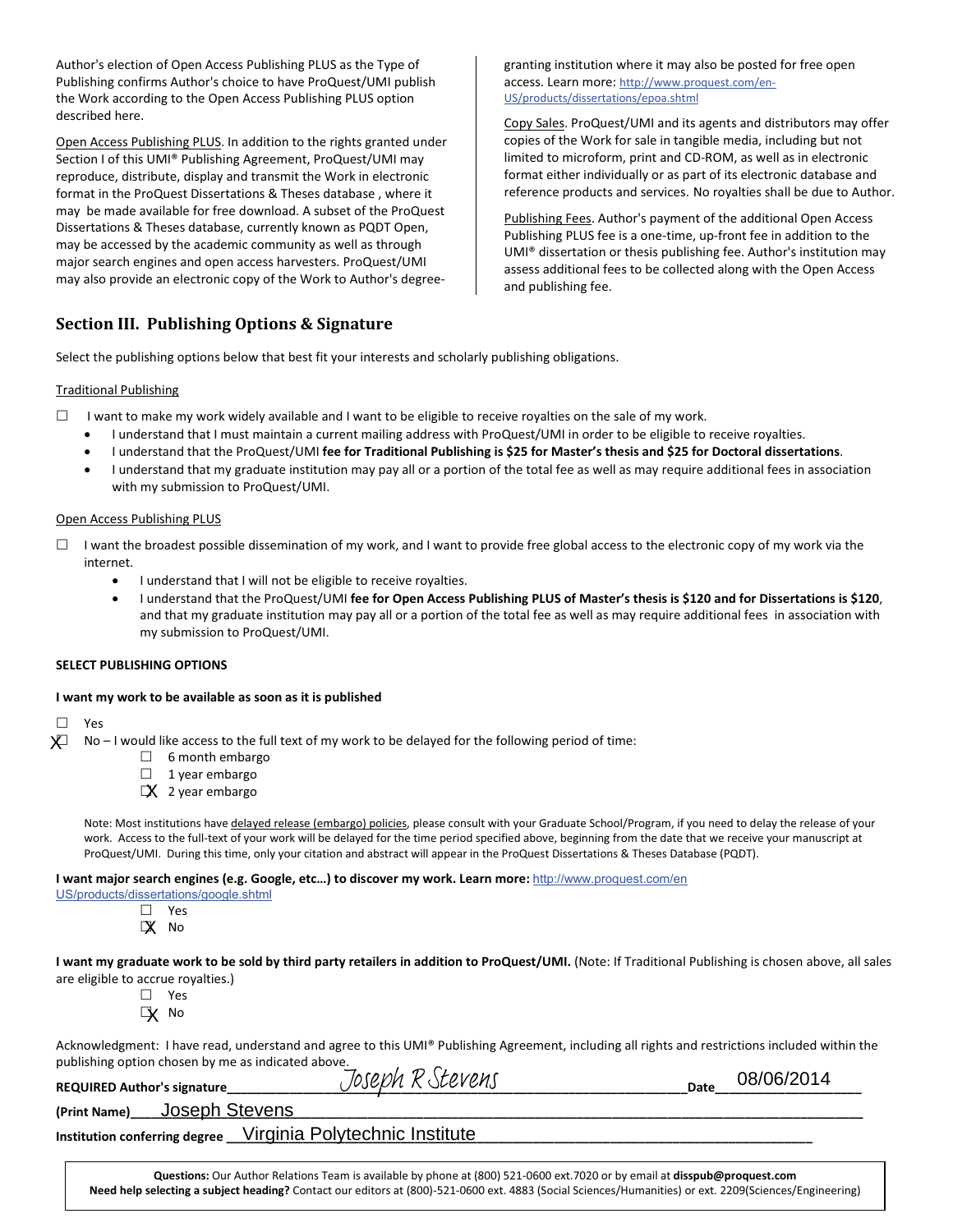**Please check type of manuscript** 

| <b>Dissertation/Master's Thesis Submission Form</b> |  |  |  |  |
|-----------------------------------------------------|--|--|--|--|
|-----------------------------------------------------|--|--|--|--|

Please print clearly in block letters

# **Personal Information**

| <b>M</b> (Master's Thesis) |  |
|----------------------------|--|
|----------------------------|--|

**\_\_\_ D (Dissertation)**  X

| Last Name                                                                                                                                                                        | <b>Stevens</b>    |                                      |                 |                                      | Middle Name or<br>Initial        | Robert                                                         |       |
|----------------------------------------------------------------------------------------------------------------------------------------------------------------------------------|-------------------|--------------------------------------|-----------------|--------------------------------------|----------------------------------|----------------------------------------------------------------|-------|
| <b>First Name</b><br><b>Degree &amp; Dissertation Information</b>                                                                                                                | <u>Joseph</u>     |                                      |                 |                                      | Country (ies) of<br>Citizenship  | <b>United States</b>                                           |       |
| Title of Dissertation/ Thesis                                                                                                                                                    |                   |                                      |                 |                                      |                                  | Effects of Low-Dose Endotoxin on Whole Body Glucose Metabolism |       |
| Institution conferring<br>degree                                                                                                                                                 |                   | Virginia Polytechnic Institute       |                 |                                      |                                  | Degree awarded<br>(abbreviate; e.g., Ph.D.)                    | Ph.D. |
| College, School, or Division                                                                                                                                                     |                   | <b>Agriculture and Life Sciences</b> |                 |                                      |                                  | Year degree awarded                                            | 2014  |
| Department or Program                                                                                                                                                            |                   |                                      |                 | Human Nutrition, Foods, and Exercise |                                  | Year manuscript<br>completed                                   | 2014  |
| Advisor/Committee Chair                                                                                                                                                          |                   | <b>Matthew Hulver</b>                |                 |                                      |                                  |                                                                |       |
| <b>Committee Member</b>                                                                                                                                                          | <b>Kevin Davy</b> |                                      |                 | Committee<br>Member                  |                                  |                                                                |       |
| <b>Committee Member</b>                                                                                                                                                          |                   | <b>Madlyn Frisard</b>                |                 | Committee<br>Member                  |                                  |                                                                |       |
| Committee Member                                                                                                                                                                 | Liwu Li           |                                      |                 | Committee<br>Member                  |                                  |                                                                |       |
| Language of manuscript<br>Primary Subject Category: Enter the 4-digit code and category name from Guide<br>2 that most closely describes the disciplinary area of your research. | English           |                                      |                 | $_{\text{Code}}$ 0570                | Category                         | <b>Nutrition</b>                                               |       |
| You may suggest two additional subject categories that may aid in the discovery of your work in our digital database.                                                            |                   |                                      |                 |                                      |                                  |                                                                |       |
| Code 0719<br>Provide up to 6 keywords or short phrases for citation indices, library cataloging, and database searching.                                                         | Category          | Physiology                           |                 | Code                                 | Category                         |                                                                |       |
| Endotoxin                                                                                                                                                                        |                   |                                      | Inflammation    |                                      |                                  | <b>Glucose Metabolism</b>                                      |       |
| <b>Current Contact Information</b>                                                                                                                                               |                   | <b>Current Email</b><br>Address      |                 | joeyfs03@vt.edu                      |                                  |                                                                |       |
| <b>Street Address</b><br>(line 1)                                                                                                                                                |                   | <b>1315 Henry Ln</b>                 |                 |                                      |                                  |                                                                |       |
| <b>Street Address</b><br>(line 2)                                                                                                                                                | Apt E             |                                      |                 |                                      |                                  |                                                                |       |
| City                                                                                                                                                                             | Blacksburg        |                                      | State/Province  | Va                                   | Daytime Phone                    | 434-826-0277                                                   |       |
| Country<br><b>Permanent Contact</b><br><b>Information</b><br><b>Street Address</b>                                                                                               |                   | Permanent<br><b>Email Address</b>    | Postal Code     | joeyfs03@gmail.com                   | <b>Evening Phone</b>             |                                                                |       |
| (line 1)<br><b>Street Address</b><br>(line 2)                                                                                                                                    | same as above     |                                      |                 |                                      |                                  |                                                                |       |
| City                                                                                                                                                                             |                   |                                      | State/Province  |                                      | <b>Future Phone</b>              |                                                                |       |
| Country                                                                                                                                                                          |                   |                                      | Postal/ZIP code |                                      | Alternate<br><b>Future Phone</b> |                                                                |       |

*THIS PAGE MUST ACCOMPANY YOUR MANUSCRIPT AND THE REST OF YOUR SUBMISSION MATERIALS Attach additional, separate copies of your Title Page and Abstract to this form*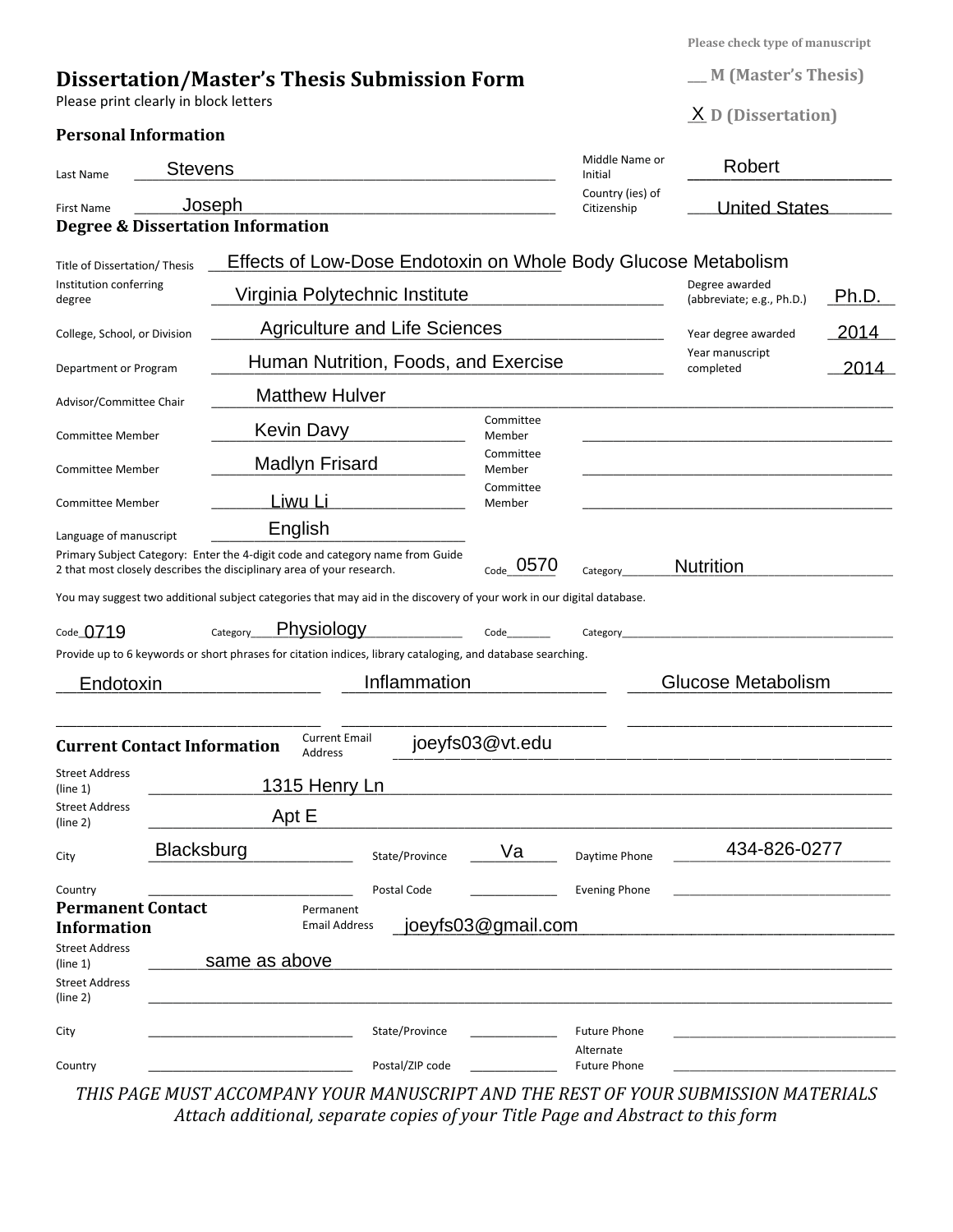### **Guide 2: Subject Categories**

The ProQuest Dissertations and Theses (PQDT) database and the ProQuest/UMI citation indices are arranged by subject categories. Please select the one category below that best describes your field of research or creative work. You may add one or two additional categories on your submission form that will also be associated with your work as secondary subjects.

# **Arts, Business, Education, Humanities, and Social Sciences**

| <u>AREA, ETHNIC, AND GENDER</u> |      |  |
|---------------------------------|------|--|
| <b>STUDIES</b>                  |      |  |
| African American studies        | 0296 |  |
| African studies                 | 0293 |  |
| American studies                | 0323 |  |
| Asian American studies          | 0343 |  |
| Asian studies                   | 0342 |  |
| <b>Baltic studies</b>           | 0361 |  |
| <b>Black studies</b>            | 0325 |  |
| Canadian studies                | 0385 |  |
| Caribbean studies               | 0432 |  |
| Classical studies               | 0434 |  |
| East European studies           | 0437 |  |
| <b>Ethnic studies</b>           | 0631 |  |
| European studies                | 0440 |  |
| <b>French Canadian culture</b>  | 0482 |  |
| Gender studies                  | 0733 |  |
| <b>GLBT</b> studies             | 0492 |  |
| Hispanic American studies       | 0737 |  |
| <b>Holocaust studies</b>        | 0507 |  |
| Islamic culture                 | 0512 |  |
| Judaic studies                  | 0751 |  |
| Latin American studies          | 0550 |  |
| Middle Eastern studies          | 0555 |  |
| Native American studies         | 0740 |  |
| Near Eastern studies            | 0559 |  |
| North African studies           | 0560 |  |
| Pacific Rim studies             | 0561 |  |
| Regional studies                | 0604 |  |
| Scandinavian studies            | 0613 |  |
| Slavic studies                  | 0614 |  |
| South African studies           | 0654 |  |
| South Asian studies             | 0638 |  |
| Sub Saharan Africa studies      | 0639 |  |
| Women's studies                 | 0453 |  |

| <b>BUSINESS</b>   |      |
|-------------------|------|
| Accounting        | 0272 |
| Arts management   | 0424 |
| <b>Banking</b>    | 0770 |
| <b>Business</b>   | 0310 |
| Entrepreneurship  | 0429 |
| Finance           | 0508 |
| Management        | 0454 |
| Marketing         | 0338 |
| Sports management | 0430 |

#### **COMMUNICATIONS AND INFORMATION SCIENCES**

| Communication           | 0459 |
|-------------------------|------|
| Information science     | 0723 |
| Journalism              | 0391 |
| Library science         | 0399 |
| Mass communication      | 0708 |
| Technical communication | 0643 |
| Web studies             | 0646 |

#### **FINE AND PERFORMING ARTS**

| Art criticism   | 0365 |
|-----------------|------|
| Art history     | 0377 |
| Cinematography  | 0435 |
| Dance           | 0378 |
| Design          | 0389 |
| Film studies    | 0900 |
| Fine arts       | 0357 |
| Music           | 0413 |
| Performing arts | 0641 |
| Theater         | 0465 |
| Theater history | 0644 |

Adult education 0516 **EDUCATION** Art education 0273 Bilingual education 0282 Business education 0688 Community college education 0275 Continuing education 0651 Curriculum development 0727 Early childhood education 0518 Education 0515 Education finance 0277 Education policy 0458 Educational administration 0514 Educational evaluation 0443 Educational leadership 0449 Educational psychology 0525 Educational technology 0710 Educational tests & measurements 0288 Elementary education 0524 English as a second language 0441 Foreign language instruction 0444 Gifted education 0445 Health education 0680 Higher education 0745 Higher education administration 0446 History of education 0520 Home economics education 0278 Industrial arts education 0521 Instructional design 0447 Language arts 0279 Mathematics education 0280 Middle school education 0450 Multicultural education 0455 Music education 0522 Pedagogy 0456 Performing arts education 0457 Philosophy of education 0998 Physical education 0523 Reading instruction 0535 Religious education 0527 School counseling 0519 Science education 0714 Secondary education 6533 Social sciences education 0534 Sociology of education 0340 Special education 6529 Teacher education 0530 Vocational education 0747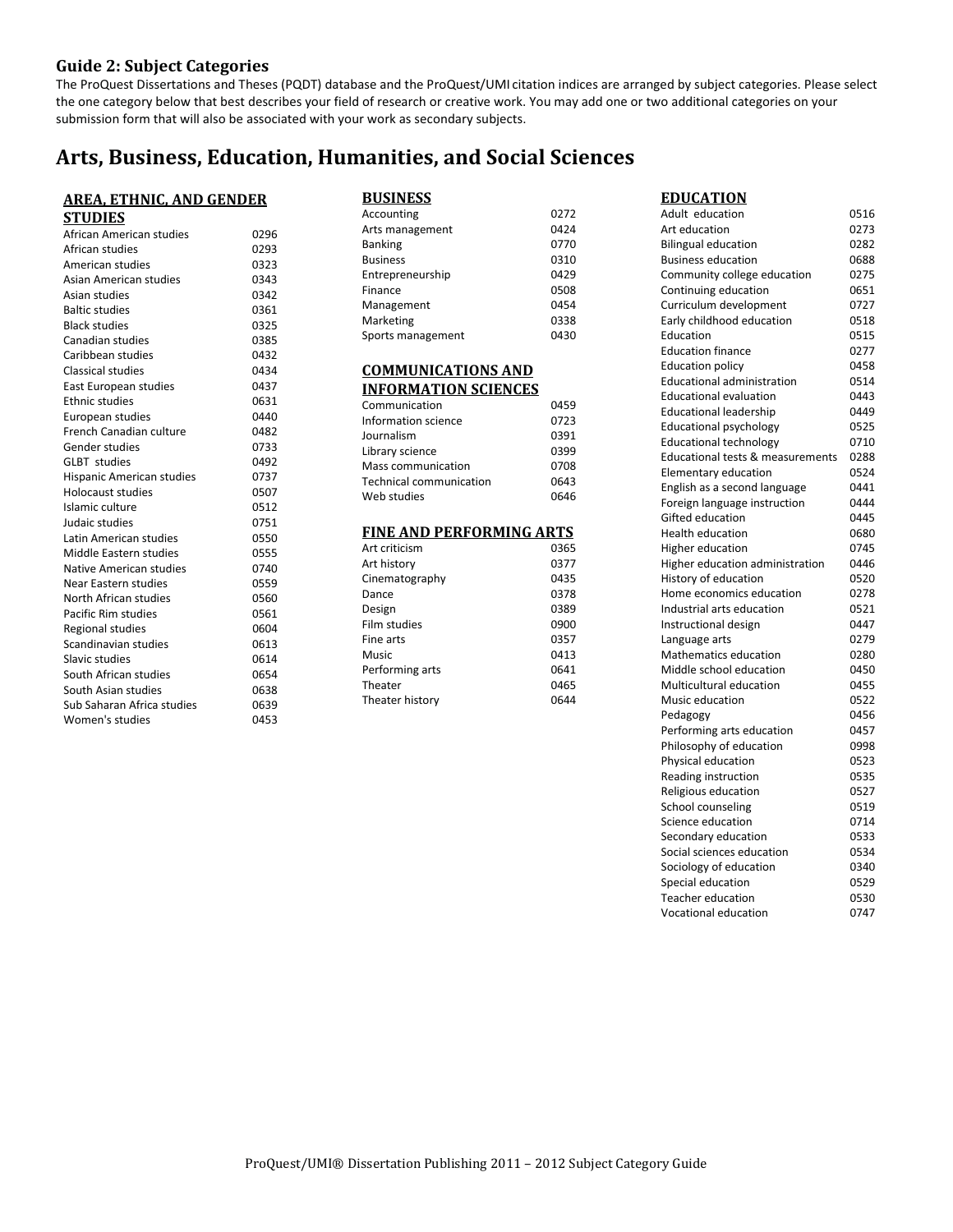# **HUMANITIES**

## **HISTORY**

| African history        | 0331 |
|------------------------|------|
| American history       | 0337 |
| Ancient history        | 0579 |
| Asian history          | 0332 |
| <b>Black history</b>   | 0328 |
| Canadian history       | 0334 |
| European history       | 0335 |
| History                | 0578 |
| History of Oceania     | 0504 |
| History of science     | 0585 |
| Latin American history | 0336 |
| Medieval history       | 0581 |
| Middle Eastern history | 0333 |
| Military history       | 0722 |
| Modern history         | 0582 |
| Russian history        | 0724 |
| World history          | 0506 |

#### **LANGUAGE & LITERATURE**

| African literature                  | 0316 |
|-------------------------------------|------|
| American literature                 | 0591 |
| Ancient languages                   | 0289 |
| Asian literature                    | 0305 |
| Canadian literature                 | 0352 |
| Caribbean literature                | 0360 |
| Classical literature                | 0294 |
| Comparative literature              | 0295 |
| English literature                  | 0593 |
| French Canadian literature          | 0355 |
| Germanic literature                 | 0311 |
| Icelandic & Scandinavian literature | 0362 |
| Language                            | 0679 |
| Latin American literature           | 0312 |
| Linguistics                         | 0290 |
| Literature                          | 0401 |
| Literature of Oceania               | 0356 |
| Medieval literature                 | 0297 |
| Middle Eastern literature           | 0315 |
| Modern language                     | 0291 |
| Modern literature                   | 0298 |
| Rhetoric                            | 0681 |
| Romance literature                  | 0313 |
| Slavic literature                   | 0314 |
|                                     |      |

# **PHILOSOPHY AND RELIGION**

| Aesthetics              | 0650 |
|-------------------------|------|
| <b>Biblical studies</b> | 0321 |
| Canon law               | 0375 |
| Clerical studies        | 0319 |
| Comparative religion    | 0618 |
| Divinity                | 0376 |
| Epistemology            | 0393 |
| Ethics                  | 0394 |
| Logic                   | 0395 |
| Metaphysics             | 0396 |
| Pastoral counseling     | 0397 |
| Philosophy              | 0422 |
| Philosophy of Religion  | 0322 |
| Philosophy of science   | 0402 |
| Religion                | 0318 |
| Religious history       | 0320 |
| Spirituality            | 0647 |
| Theology                | 0469 |
|                         |      |

#### **LAW AND LEGAL STUDIES**

| Alternative dispute resolution | 0649 |
|--------------------------------|------|
| Intellectual property          | 0513 |
| International law              | 0616 |
| Law                            | 0398 |
| Patent law                     | 0562 |
|                                |      |

# **SOCIAL SCIENCES**

| Archaeology                    | 0324 |
|--------------------------------|------|
| Area planning and development  | 0341 |
| Criminology                    | 0627 |
| Cultural anthropology          | 0326 |
| Demography                     | 0938 |
| Economic history               | 0509 |
| <b>Economic theory</b>         | 0511 |
| Economics                      | 0501 |
| Economics, Commerce-Business   | 0505 |
| Economics, Labor               | 0510 |
| Folklore                       | 0358 |
| Forensic anthropology          | 0339 |
| Geography                      | 0366 |
| Individual & family studies    | 0628 |
| International relations        | 0601 |
| Labor relations                | 0629 |
| Military studies               | 0750 |
| Organization theory            | 0635 |
| Organizational behavior        | 0703 |
| Peace studies                  | 0563 |
| Physical anthropology          | 0327 |
| <b>Political Science</b>       | 0615 |
| <b>Public administration</b>   | 0617 |
| Public policy                  | 0630 |
| <b>Recreation and tourism</b>  | 0814 |
| Social research                | 0344 |
| Social structure               | 0700 |
| Social work                    | 0452 |
| Sociolinguistics               | 0636 |
| Sociology                      | 0626 |
| <b>Transportation planning</b> | 0709 |
| Urban planning                 | 0999 |

## **INTERDISCIPLINARY**

| Alternative energy            | 0363 |
|-------------------------------|------|
| <b>Biographies</b>            | 0304 |
| Climate change                | 0404 |
| Cultural resources management | 0436 |
| Energy                        | 0791 |
| Food science                  | 0359 |
| Home economics                | 0386 |
| Information technology        | 0489 |
| Multimedia                    | 0558 |
| Museum studies                | 0730 |
| Sustainability                | 0640 |
| Textile research              | 0994 |
| Wood sciences                 | 0746 |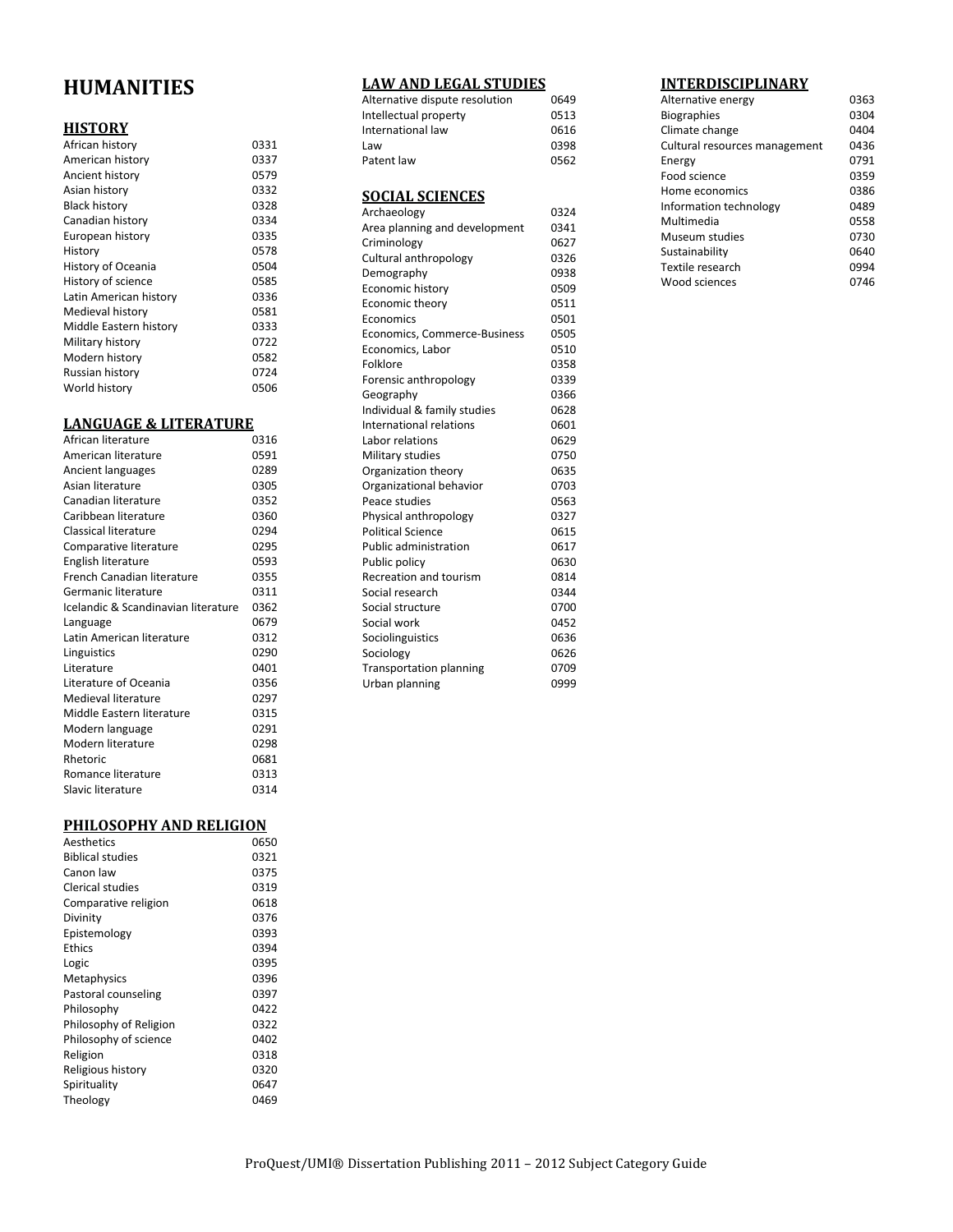# **Behavioral, Natural, and Physical Sciences**

# **AGRICULTURE**

| 0473 |
|------|
| 0503 |
| 0285 |
| 0476 |
| 0475 |
| 0792 |
| 0478 |
| 0471 |
| 0480 |
| 0479 |
| 0777 |
| 0481 |
| 0281 |
| 0286 |
|      |

#### **ARCHITECTURE**

| Architecture              | 0729 |
|---------------------------|------|
| Architectural engineering | 0462 |
| Landscape architecture    | 0390 |

#### **BEHAVIORAL SCIENCES**

| Animal behavior             | 0602 |
|-----------------------------|------|
| <b>Behavioral sciences</b>  | 0384 |
| Clinical psychology         | 0622 |
| Cognitive psychology        | 0633 |
| Counseling psychology       | 0603 |
| Developmental psychology    | 0620 |
| Experimental psychology     | 0623 |
| Occupational psychology     | 0624 |
| Personality psychology      | 0625 |
| Physiological psychology    | 0989 |
| Psychobiology               | 0349 |
| Psychology                  | 0621 |
| Quantitative psychology and |      |
| psychometrics               | 0632 |
| Social psychology           | 0451 |
|                             |      |

#### **BIOLOGICAL SCIENCES**

| <b>Bioinformatics</b><br>0715<br>Biology<br>0306<br><b>Biomechanics</b><br>0648<br><b>Biophysics</b><br>0786<br>0308<br><b>Biostatistics</b><br>Cellular biology<br>0379<br>0758<br>Developmental biology<br>Endocrinology<br>0409<br>Entomology<br>0353<br>0412<br>Evolution & development |
|---------------------------------------------------------------------------------------------------------------------------------------------------------------------------------------------------------------------------------------------------------------------------------------------|
|                                                                                                                                                                                                                                                                                             |
|                                                                                                                                                                                                                                                                                             |
|                                                                                                                                                                                                                                                                                             |
|                                                                                                                                                                                                                                                                                             |
|                                                                                                                                                                                                                                                                                             |
|                                                                                                                                                                                                                                                                                             |
|                                                                                                                                                                                                                                                                                             |
|                                                                                                                                                                                                                                                                                             |
|                                                                                                                                                                                                                                                                                             |
|                                                                                                                                                                                                                                                                                             |
| 0369<br>Genetics                                                                                                                                                                                                                                                                            |
| Histology<br>0414                                                                                                                                                                                                                                                                           |
| Limnology<br>0793                                                                                                                                                                                                                                                                           |
| Microbiology<br>0410                                                                                                                                                                                                                                                                        |
| Molecular biology<br>0307                                                                                                                                                                                                                                                                   |
| Morphology<br>0287                                                                                                                                                                                                                                                                          |
| 0317<br>Neurosciences                                                                                                                                                                                                                                                                       |
| 0718<br>Parasitology                                                                                                                                                                                                                                                                        |
| 0719<br>Physiology                                                                                                                                                                                                                                                                          |
| Plant biology<br>0309                                                                                                                                                                                                                                                                       |
| 0423<br>Systematic biology                                                                                                                                                                                                                                                                  |
| Virology<br>0720                                                                                                                                                                                                                                                                            |
| 0472<br>Zoology                                                                                                                                                                                                                                                                             |

#### **ECOSYSTEM SCIENCES**

| Ecology                        | 0329 |
|--------------------------------|------|
| Macroecology                   | 0420 |
| Paleoecology                   | 0426 |
| ENGINEERING                    |      |
| Aerospace engineering          | 0538 |
| Artificial intelligence        | 0800 |
| Automotive engineering         | 0540 |
| <b>Biomedical engineering</b>  | 0541 |
| Chemical engineering           | 0542 |
| Civil engineering              | 0543 |
| Computer engineering           | 0464 |
| Computer science               | 0984 |
| <b>Electrical engineering</b>  | 0544 |
| Engineering                    | 0537 |
| Geological engineering         | 0466 |
| Geophysical engineering        | 0467 |
| Geotechnology                  | 0428 |
| Industrial engineering         | 0546 |
| Mechanical engineering         | 0548 |
| Mining engineering             | 0551 |
| Naval engineering              | 0468 |
| Nanotechnology                 | 0652 |
| Nuclear engineering            | 0552 |
| Ocean engineering              | 0547 |
| Operations research            | 0796 |
| Packaging                      | 0549 |
| Petroleum engineering          | 0765 |
| Plastics                       | 0795 |
| Robotics                       | 0771 |
| System science                 | 0790 |
| <b>Materials Science</b>       | 0794 |
| ENVIRONMENTAL SCIENCES         |      |
| Conservation biology           | 0408 |
| <b>Environmental economics</b> | 0438 |
| <b>Environmental education</b> | 0442 |
| Environmental engineering      | 0775 |
| Environmental geology          | 0407 |
| Environmental health           | 0470 |

Environmental justice 0619<br>Environmental law 0439 Environmental law 0439 Environmental management

Environmental philosophy 0392 Environmental science 0768 Environmental studies 0477 Land use planning and the 0536 Natural resource management 0528<br>Water resources management 0595 Water resources management Wildlife conservation 0284

#### **GEOSCIENCES**

| Aeronomy                       | 0367 |
|--------------------------------|------|
| Atmospheric chemistry          | 0371 |
| Atmospheric sciences           | 0725 |
| Biogeochemistry                | 0425 |
| Biological oceanography        | 0416 |
| Chemical oceanography          | 0403 |
| Continental dynamics           | 0406 |
| Geobiology                     | 0483 |
| Geochemistry                   | 0996 |
| Geographic information science |      |
| and geodesy                    | 0370 |
| Geology                        | 0372 |
| Geomorphology                  | 0484 |
| Geophysics                     | 0373 |
| Hydrologic sciences            | 0388 |
| Marine geology                 | 0556 |
| Meteorology                    | 0557 |
| Mineralogy                     | 0411 |
| Paleoclimate science           | 0653 |
| Paleontology                   | 0418 |
| Petroleum geology              | 0583 |
| Petrology                      | 0584 |
| Physical geography             | 0368 |
| Physical oceanography          | 0415 |
| Planetology                    | 0590 |
| Plate tectonics                | 0592 |
| Remote sensing                 | 0799 |
| Sedimentary geology            | 0594 |
|                                |      |
| <b>HEALTH AND MEDICAL</b>      |      |
| <b>SCIENCES</b>                |      |
| Aging                          | 0493 |
| Alternative medicine           | 0496 |
|                                |      |

| Alternative medicine           | 0496 |
|--------------------------------|------|
| Audiology                      | 0300 |
| Dentistry                      | 0567 |
| Epidemiology                   | 0766 |
| Gerontology                    | 0351 |
| Health care management         | 0769 |
| <b>Health sciences</b>         | 0566 |
| Immunology                     | 0982 |
| Kinesiology                    | 0575 |
| Medical ethics                 | 0497 |
| Medical imaging and radiology  | 0574 |
| Medicine                       | 0564 |
| Mental health                  | 0347 |
| <b>Nursing</b>                 | 0569 |
| Nutrition                      | 0570 |
| Obstetrics and gynecology      | 0380 |
| Occupational health            | 0354 |
| Occupational therapy           | 0498 |
| Oncology                       | 0992 |
| Ophthalmology                  | 0381 |
| Osteopathic medicine           | 0499 |
| Pathology                      | 0571 |
| <b>Pharmaceutical sciences</b> | 0572 |
| Pharmacology                   | 0419 |
| Physical therapy               | 0382 |
| Public health                  | 0573 |
| Public health occupations      |      |
| education                      | 0500 |
| Speech therapy                 | 0460 |
| Surgery                        | 0576 |
| Toxicology                     | 0383 |
| Veterinary medicine            | 0778 |